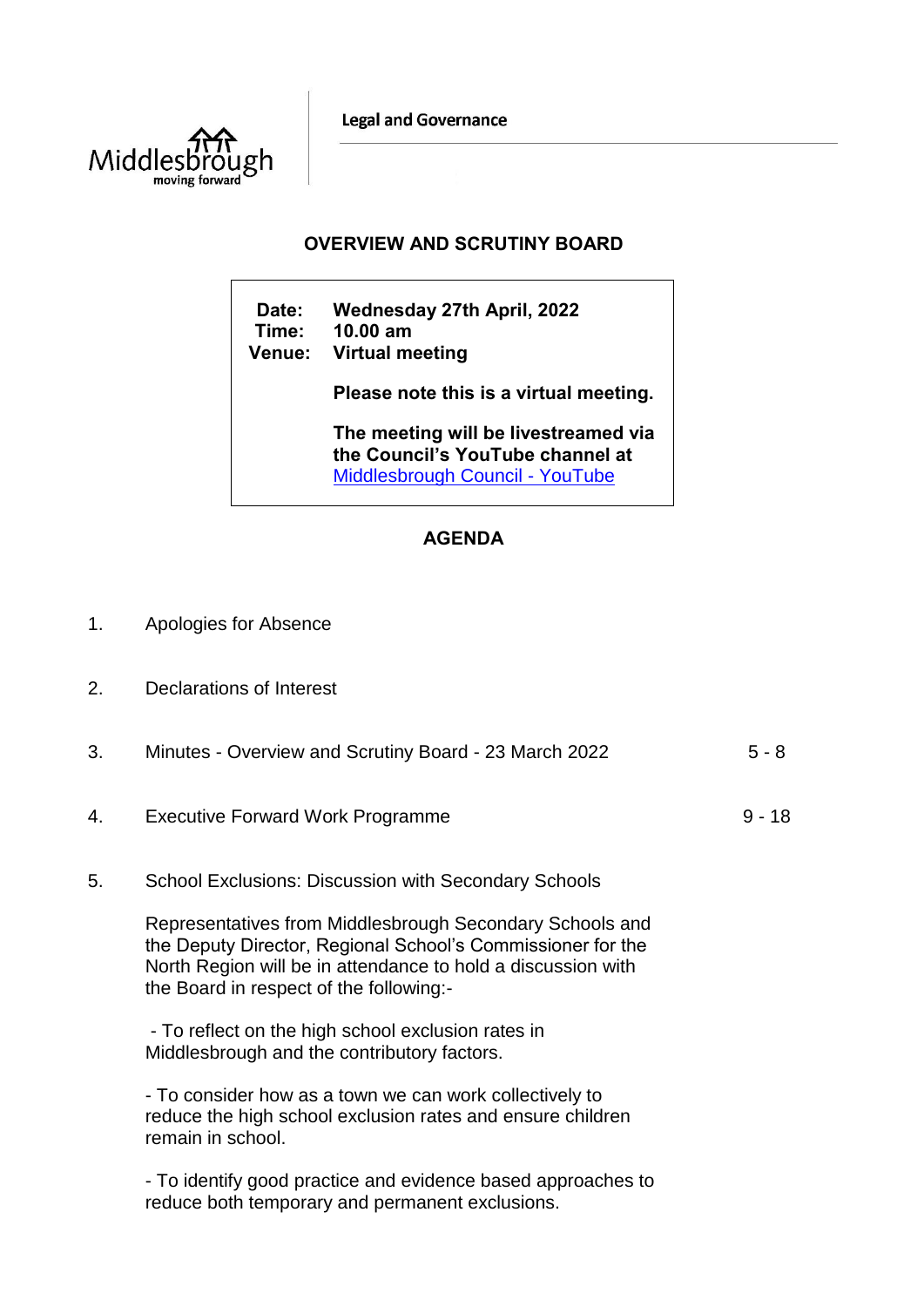- 6. Chief Executive's Update
- 7. The Economic Development, Environment and Infrastructure Scrutiny Panel - Final Report - The Green Strategy 19 - 38
- 8. Scrutiny Chairs Update

Adult Social Care and Services Scrutiny Panel Councillor J. Platt (Chair)

Children & Young People's Learning Scrutiny Panel Councillor D. McCabe (Chair)

Children & Young People's Social Care and Scrutiny Panel Councillor D. Davison (Chair)

Culture and Communities Scrutiny Panel Councillor C. McIntyre (Chair)

Economic Development, Environment and Infrastructure Scrutiny Panel Councillor S. Walker (Chair)

Health Scrutiny Panel Councillor D. Davison (Chair)

- 9. Any other urgent items which, in the opinion of the Chair, may be considered.
- 10. Date and Time of Next Meeting Wednesday, 11th May at 10.00am

Charlotte Benjamin Director of Legal and Governance Services

Town Hall Middlesbrough Tuesday 19 April 2022

## MEMBERSHIP

Councillors M Saunders (Chair), T Mawston (Vice-Chair), A Bell, D Davison, A Hellaoui, C Hobson, D McCabe, C McIntyre, J Platt, M Storey, J Thompson, S Walker and B Hubbard